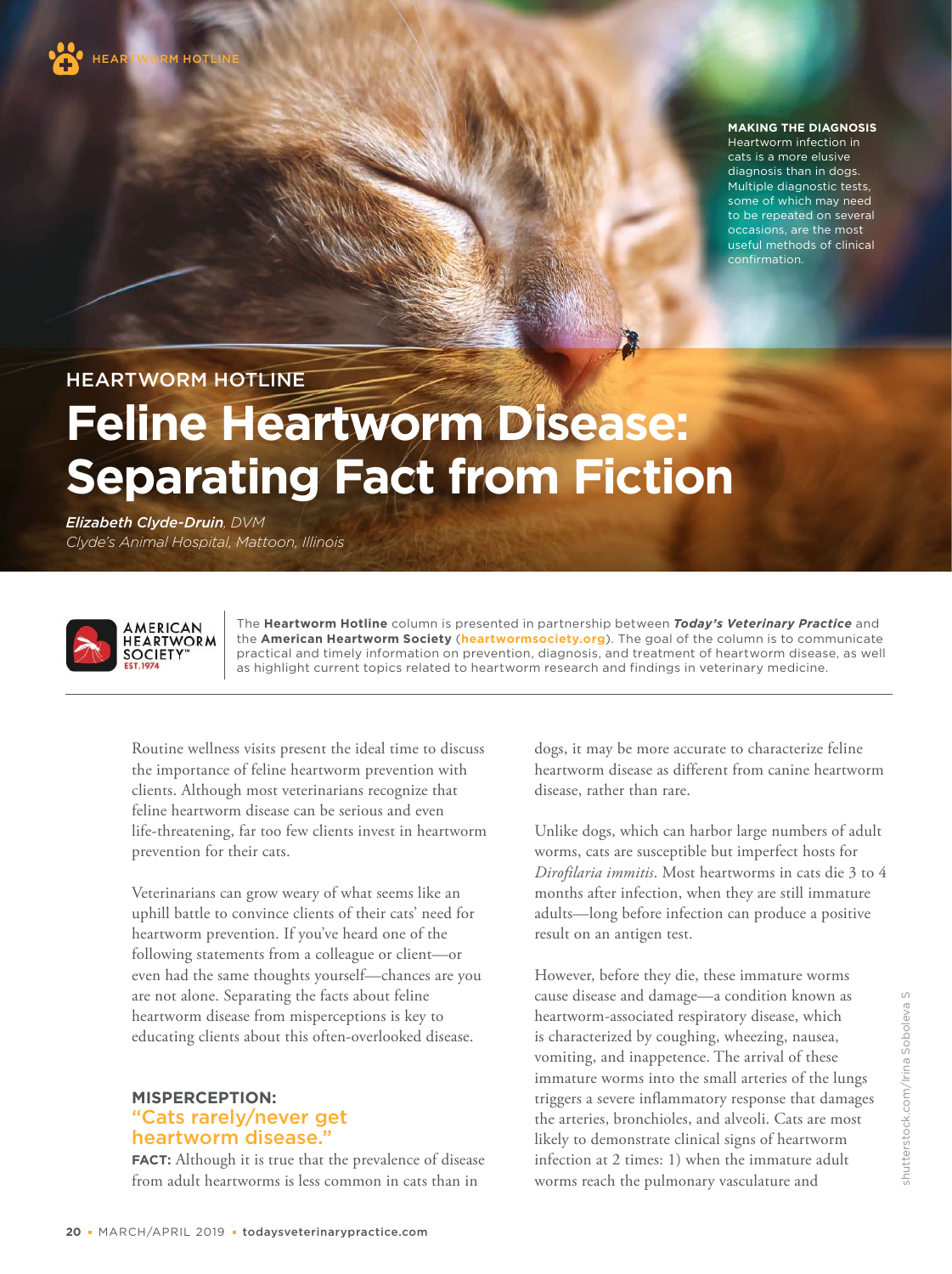subsequently die and 2) when the mature adult worms die, usually 2 to 4 years after infection.

#### **MISPERCEPTION:** "I hardly ever see a heartworm-positive cat."

**FACT:** The diagnosis of feline heartworm disease is complicated because no single test can consistently detect the various stages of heartworm disease in cats. Often, the combination of serology and imaging results, along with clinical signs, is needed to confirm the diagnosis (**TABLE 1**).

### Serology

**Antigen tests** most accurately detect mature female heartworms when they are producing microfilariae. However, not only do cats have more male-only and immature heartworms—neither of which are detectable with antigen tests—their burden of adult heartworms is smaller than that of dogs (**FIGURE 1**). These factors make the detection of heartworms in cats challenging. Even when cats are infected with adult heartworms, these infections are commonly missed by antigen screening.



**FIGURE 1.** Heartworm burdens in cats are much smaller than in dogs; however, infections with just 1 or 2 worms can be life threatening.

**Antibody tests** can detect the presence of infections, both past and present, with male or female worms, as early as 2 months after infection, making them a helpful tool for assessing exposure risk. However, the limitation of antibody testing is that it cannot determine if the cat is currently infected. Because an estimated 10% to 20% of antibody-positive cats are infected with adult heartworms, you should perform antigen testing for these cats at 1- to 2-month intervals. If you suspect adult heartworm infection but the antigen test results are repeatedly "negative," you may be able to increase test

| <b>TEST</b>             | <b>BRIEF DESCRIPTION</b>                                                                                                                                                                                                                       | <b>RESULT</b>                                              | <b>INTERPRETATION</b>                                                                                                  | <b>LIMITATIONS</b>                                                                                     |
|-------------------------|------------------------------------------------------------------------------------------------------------------------------------------------------------------------------------------------------------------------------------------------|------------------------------------------------------------|------------------------------------------------------------------------------------------------------------------------|--------------------------------------------------------------------------------------------------------|
| <b>Antibody Test</b>    | Detects antibodies produced by<br>the cat in response to presence<br>of heartworm larvae. May<br>detect infections as early as<br>8 weeks after transmission by<br>mosquito                                                                    | Negative                                                   | Lower index of suspicion                                                                                               | Antibodies confirm<br>infection with<br>heartworm larvae.<br>but do not confirm<br>disease causality   |
|                         |                                                                                                                                                                                                                                                | Positive                                                   | Increasing index of suspicion;<br>50% or more cats will have<br>pulmonary arterial disease;<br>confirms cat is at risk |                                                                                                        |
| <b>Antigen Test</b>     | Detects antigen produced by<br>the adult female heartworm<br>or from the dying male (>5) or<br>female heartworms                                                                                                                               | Negative                                                   | Lower index of suspicion                                                                                               | Immature or<br>male-only worm<br>infections are rarely<br>detected                                     |
|                         |                                                                                                                                                                                                                                                | Positive                                                   | Confirms presence of<br>heartworms                                                                                     |                                                                                                        |
| Thoracic<br>Radiography | Detects vascular enlargement<br>(inflammation caused by<br>juvenile worms and, later,<br>hypertrophy), pulmonary<br>parenchymal inflammation, and<br>edema (the latter only in acute<br>respiratory distress syndrome<br>[ARDS]-like syndrome) | Normal                                                     | Lower index of suspicion                                                                                               | Radiographic signs<br>are subjective and<br>affected by clinical<br>interpretation                     |
|                         |                                                                                                                                                                                                                                                | Signs<br>consistent<br>with feline<br>heartworm<br>disease | Enlarged arteries greatly<br>increase index of suspicion                                                               |                                                                                                        |
| Echocardiography        | Detects echogenic walls of the<br>immature or mature heartworm<br>residing in the lumen of the<br>pulmonary arterial tree, if<br>within the visual window of the<br>ultrasound                                                                 | No worms seen                                              | No change to index of suspicion                                                                                        | Ultrasonographer<br>experience with<br>heartworm<br>detection appears<br>to influence<br>accuracy rate |
|                         |                                                                                                                                                                                                                                                | Worms seen                                                 | Confirms presence of<br>heartworms in the structure                                                                    |                                                                                                        |

#### **TABLE 1 Interpretation of Heartworm Diagnostic Procedures and Tests in Cats**\*

\*Source: Current Feline Guidelines for the Prevention, Diagnosis, and Management of Heartworm (*Dirofilaria immitis*) Infection in Cats ([heartwormsociety.org](http://heartwormsociety.org)).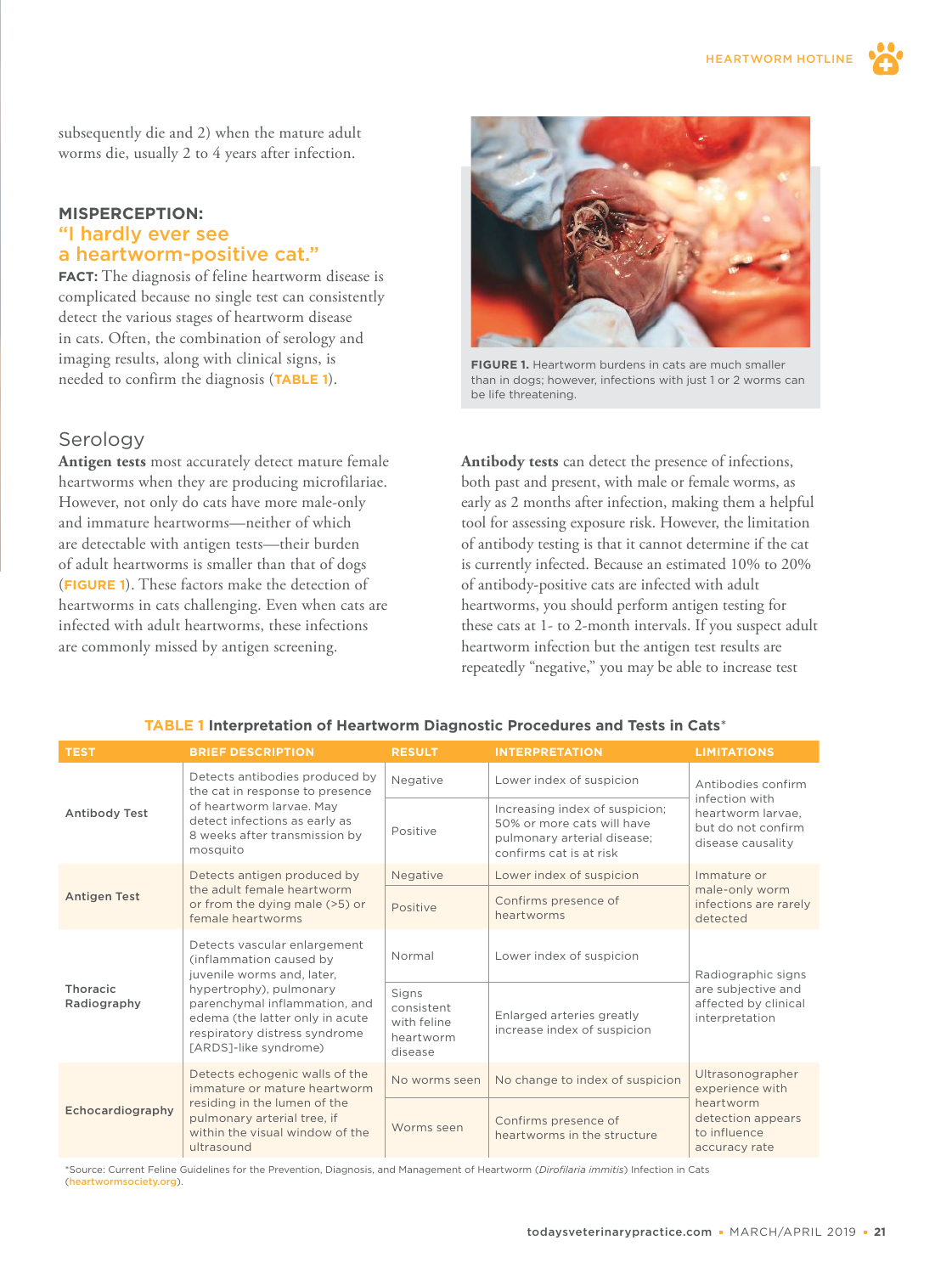sensitivity by heat pretreatment of the serum sample. In cases where soluble antigen is bound to endogenous antibodies, forming an insoluble unit in the bloodstream known as an "immune complex," the antigen is essentially blocked from detection. Heat pretreatment is a process that denatures the proteins within the circulating immune complex so that antibodies precipitate and the antigen is freed, making it available for detection.

Because of the challenges in diagnosing feline heartworm disease—and the potential for cats to experience disease and damage from even immature worms—the possibility of heartworm infection in a coughing, asthmatic cat with "no antigen detected" should not be dismissed.

# Radiography and Echocardiography

These 2 modalities can confirm heartworm diagnosis and/or assess the likelihood of infection. Imaging can be helpful when the index of suspicion in a cat is



**DOES AN INDOOR CAT NEED HEARTWORM PREVENTION?**  infected mosquitoes than their stay-at-home counterparts. But even though a cat that is kept inside is protected from many threats, no residence is a completely sealed fortress against to recognize that the only way to protect cats from this serious



**FIGURE 2.** Two-dimensional echocardiogram of a cat with heartworm disease. Notice adult heartworms (arrow) within the main pulmonary artery **(PA)**.

elevated on the basis of clinical signs but serology results are inconclusive (**FIGURE 2**).

#### **MISPERCEPTION:**  "The risk for heartworms in cats is minimal because most cats live indoors."

**FACT:** Outdoor cats are obviously at greater risk of being bitten by infected mosquitoes than are their indoor counterparts, but an indoor lifestyle is no guarantee of safety.

# According to a 2014 Vetstreet survey ([v](http://vetstreet.com/)[etstreet.com](http://www.vetstreet.com/our-pet-experts/do-you-let-your-cat-roam-outside-we-polled-veterinary-professionals-and-readers)[/](http://vetstreet.com/) [our-pet-experts/do-you-let-your-cat-roam-outside](http://www.vetstreet.com/our-pet-experts/do-you-let-your-cat-roam-outside-we-polled-veterinary-professionals-and-readers)[we-polled-veterinary-professionals-and-readers](http://www.vetstreet.com/our-pet-experts/do-you-let-your-cat-roam-outside-we-polled-veterinary-professionals-and-readers)), roughly three quarters of cat owners house their cats indoors, where they might assume that the risk for

heartworm transmission is minimal. However, the Mosquito Control Association ([mosquito.org/page/](https://www.mosquito.org/general/custom.asp?page=faq) [faq](https://www.mosquito.org/general/custom.asp?page=faq)) notes that mosquitoes are adept at coming indoors through screens, open doors, attic soffits, and bathroom exhaust vents and often congregate in garages and near doors, seeking indoor entry. Meanwhile, many "indoor" cats may be allowed outdoors on a protected patio or may occasionally slip outside despite their owner's intentions.

An indoor life can help protect cats from many threats, but it is no panacea when it comes to heartworm prevention. The only way to protect cats from this serious threat is year-round administration of heartworm preventives.